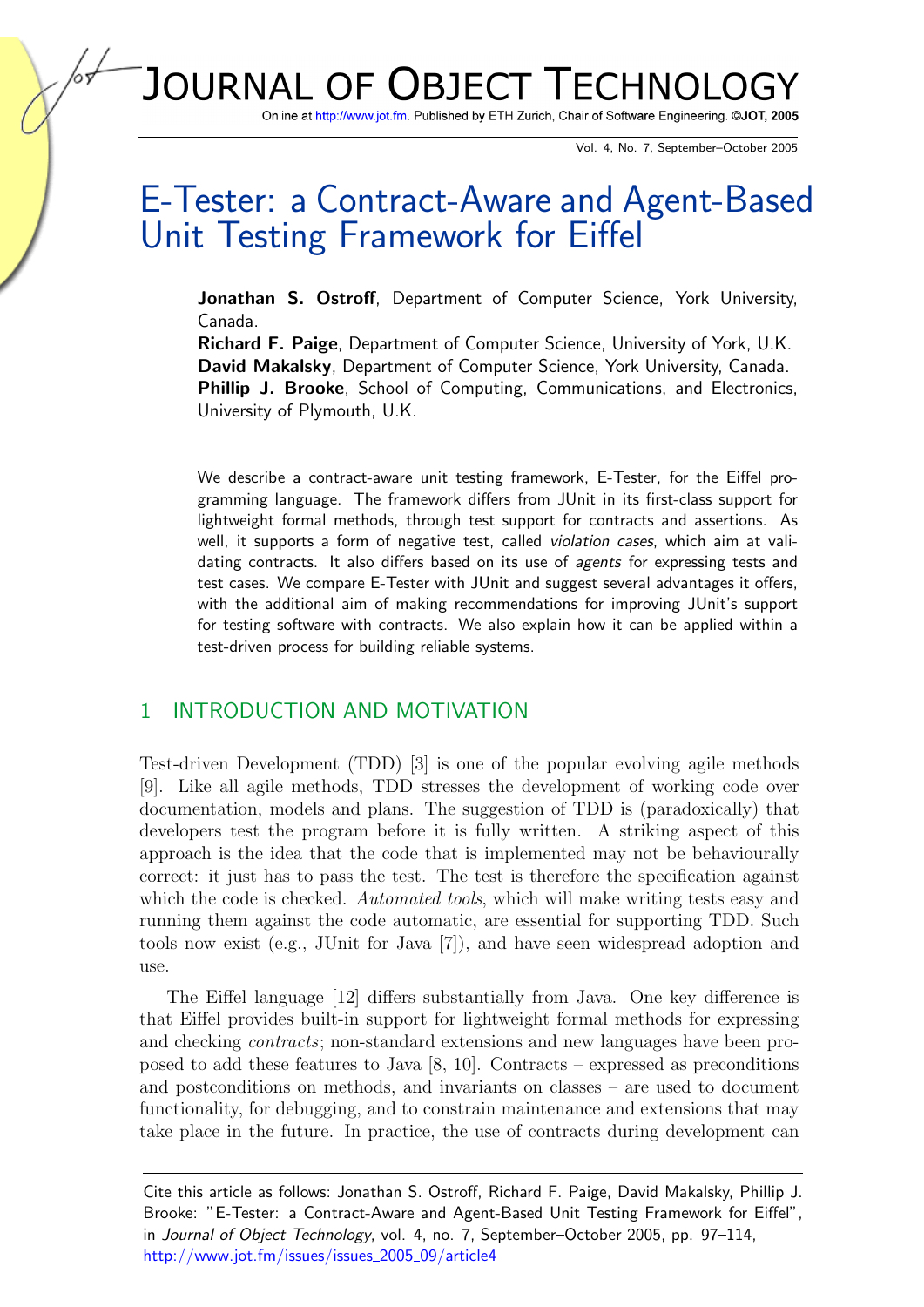help improve the reliability and robustness of software, provided that suitable tool support for monitoring, debugging, activating, and testing contracts is provided. It is this last point that we focus on in this paper. JUnit, as we shall see, is limited in its support for testing contracts, but by examining a unit testing framework for Eiffel, we can obtain guidance on how to improve JUnit's contract support.

We describe a unit testing framework for Eiffel, called E-Tester. E-Tester has a number of similarities to JUnit but differs in its approach because of its treatment of contracts as first-class citizens. As such, it offers a different design, and provides somewhat different functionality, to JUnit. A key element in the design of E-Tester is its distinction between boolean tests (which are used to check properties against the system, as well as for checking correctness) and violation tests (which are used to validate contracts, i.e., to ensure that contracts express the properties that are desired of objects and methods). The latter in particular are used to exercise contracts, in order to ensure that the contracts capture the right properties. E-Tester is also distinguished by its use of Eiffel's agent technology for expressing tests.

We emphasise that E-Tester is not a test generation framework; there is parallel work at ETH Zurich on a test wizard for just this purpose [\[2\]](#page-15-1). E-Tester should thus be viewed as complementary to this work.

We commence with a very brief overview of Design-by-Contract, the lightweight formal method that E-Tester aims to support. We then give a short overview of agents in Eiffel, which are used within E-Tester for managing and encoding unit tests, and also for encoding quantifiers in formal specifications in Eiffel code. We next discuss JUnit and its design goals, before considering E-Tester's design goals and its overall design, followed by a comparison with JUnit – this in turn leads to suggestions on how to improve JUnit's support for testing contracts. We sketch a brief example, and then explain ongoing work on integrating E-Tester with an Eiffel plug-in for Eclipse.

#### 2 EIFFEL AND DESIGN-BY-CONTRACT

Eiffel is an object-oriented programming language and method [\[12\]](#page-16-2); it provides constructs typical of the object-oriented paradigm, including classes, objects, inheritance, associations, composite ("expanded") types, generic types, polymorphism and dynamic binding, and automatic memory management.

The BON modelling language [\[18\]](#page-16-5) is a language designed to work seamlessly and reversibly with Eiffel. We use BON in a number of examples in later sections; it offers features similar to UML's class and collaboration diagrams, though its integrated support for design-by-contract is superior to that of UML and OCL [\[15\]](#page-16-6).

6г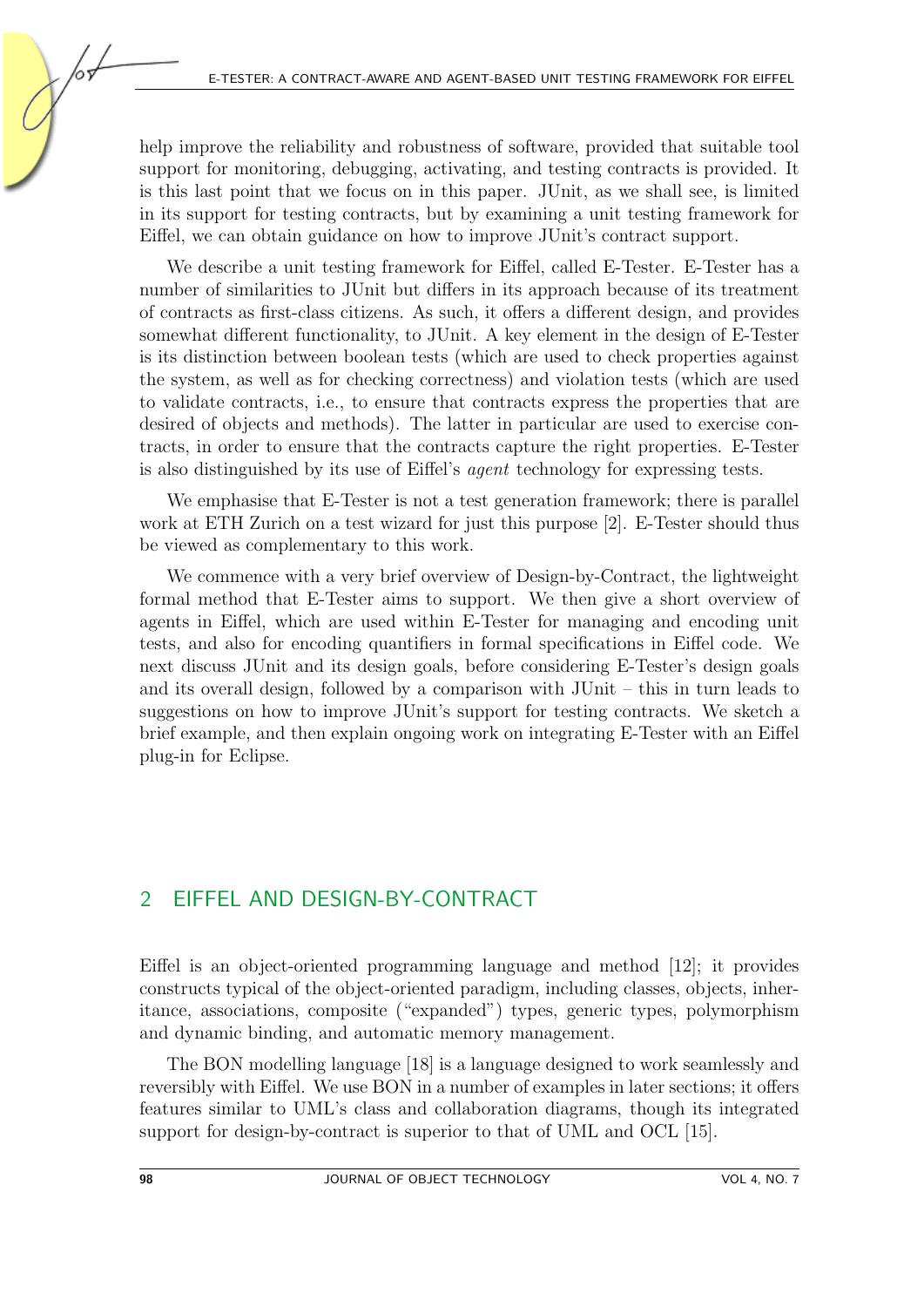#### 2.1 Design-by-Contract

Design-by-Contract (DbC) is a lightweight formal technique for engineering software systems with significant requirements for reliability and robustness. It integrates mathematical descriptions with code, ensuring consistency, and it is designed to be supported by tools that are comfortable and familiar to developers, e.g., compilers, debuggers, static checkers, and testing frameworks.

DbC suggests annotating classes with preconditions, postconditions, and class invariants. These assertions infer contracts that bind callers of class services with implementers of said services: callers guarantee to satisfy preconditions, while implementers guarantee to satisfy postconditions. This convention guarantees that conditions which may affect the correct operation of a class are checked only once. In Eiffel, these assertions are built in to the programming language, and the assorted Eiffel compilers and integrated development environments (e.g., ISE Eiffel and GNU SmartEiffel) provide tools for managing assertions.

In Eiffel, contracts are code: they are executable, are integrated with program constructs, and are evaluated at run-time. Because they are code, they need to be tested. Contracts may be incorrectly or incompletely specified: an Eiffel program with contracts can result in errors due to incorrectly implemented functionality, or due to improperly stated contracts. Some omissions or errors will be caught simply by executing the code and observing that there is an inconsistency between the code and the contracts. But contracts that are too weak (i.e., do not completely capture all constraints that are relevant to a method or class), or too strong (e.g., that capture properties outside of the requirements for a method or class) need not be caught simply by executing the code. As well, some conditions are difficult to express using executable contracts – the paper  $[14]$  considers examples – and it may be more convenient to use a variety of test case called a collaborative test (discussed in the sequel). Thus, contracts must be tested: test cases must be written that invoke methods with invalid preconditions, or generate objects such that class invariants are not satisfied. These test cases can help programmers determine whether or not their contracts are valid, i.e., whether they capture the properties that are required.

## 2.2 Agents

A key Eiffel technology used in E-Tester is that of agents. Agents are objects that represent operations; they are effectively closures from functional programming. Agents can be passed to different software elements, which can use the object to execute the operation whenever they want. Agents thus provide a way of separating the definition of a routine from its execution. Agents are also a way of combining high-level functions (operations acting on other operations) with static typing in Eiffel.

Here is a simple example of an agent, using Eiffel's GUI library EiffelVision. Suppose you want to add the routine *eval\_state* to the list of event handlers that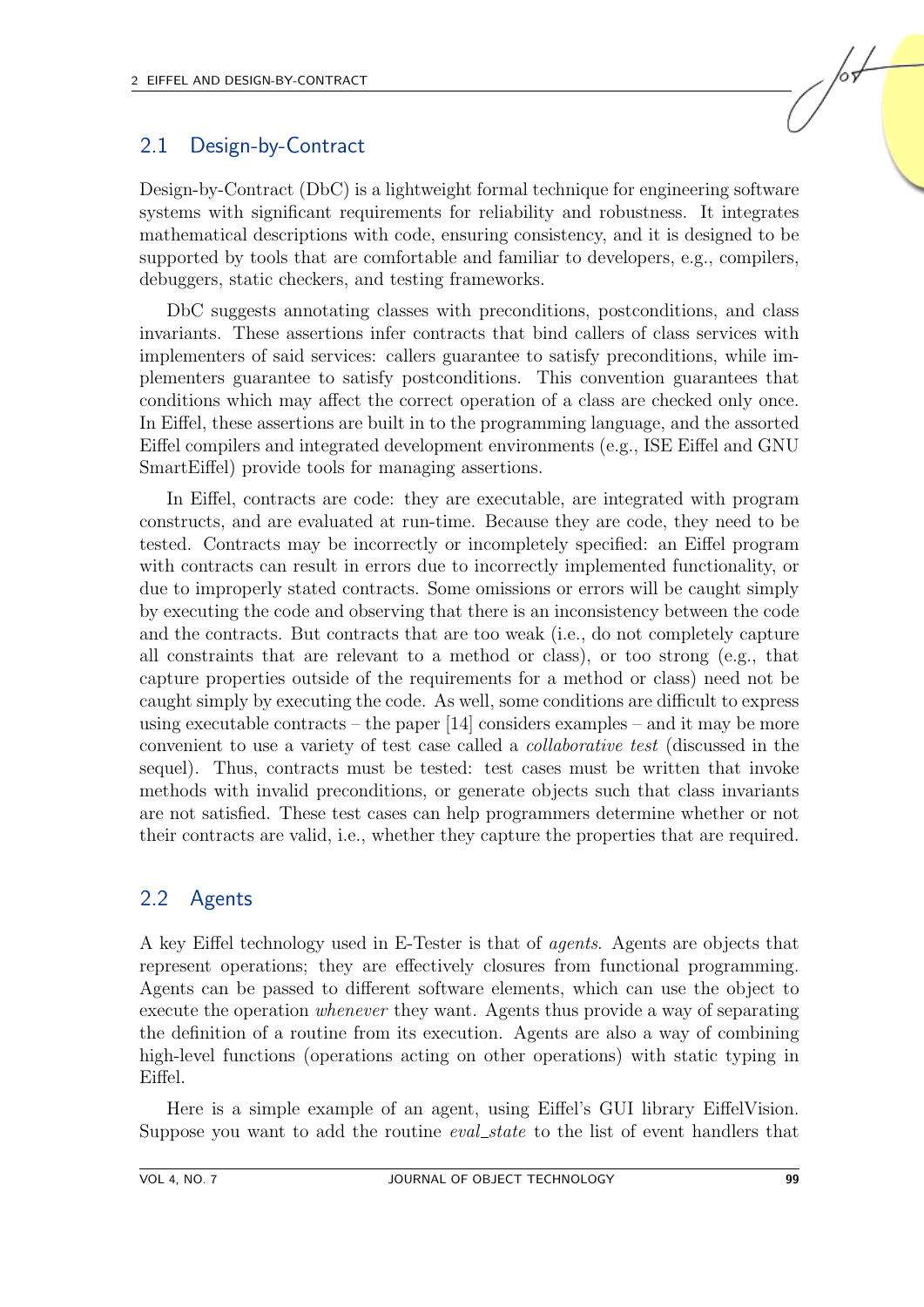will be executed when a mouse click occurs on the widget  $my\_button$ . To carry this out, the following Eiffel statement would be executed.

#### $my\_button.click\_actions. extend(\textbf{agent } eval\_state)$

The operation being added to the button is indicated by the agent keyword. The keyword distinguishes an operation call to *eval\_state* from a binding of the operation to the button. In general, the argument to extend can be any agent expression. An agent expression will include an operation plus any context that the operation may need (e.g., arguments).

Predicate agents are of significant use. These agents apply boolean-valued operations to collections. For example:

 $intlist.for\_all(\text{agent }is\_positive(?)$  (1)

intlist.there\_exists( $\text{agent perfect\_cube}(?)$ ) (2)

The first example applies the boolean-valued function *is positive* to elements of the integer list intlist, and conjoins together the result. The question mark ? indicates an open argument that is provided by iterating through the range arguments provided, i.e., it indicates an arbitrary element of intlist. Equation (2) applies the booleanvalued function *perfect\_cube* to elements of the integer list *intlist* and disjoins the result. The question mark indicates an open argument that is provided by the list interator, i.e., it indicates some element of the integer list. Suppose, for example, we have a class *CITIZEN* which has attributes representing the citizen's set of parents and the citizen's set of children. To specify, using agents, that children and parents are linked via references, we would use an invariant clause as shown in Fig. [1.](#page-3-0)

children.for\_all((c:CITIZEN):BOOLEAN do Result := c.parents.has(Current) end)

#### <span id="page-3-0"></span>Fig. 1: BON invariant clause expressed using Eiffel agents

The example in Fig. [1](#page-3-0) illustrates anonymous agents, which are akin to inline functions in other languages; the body of the iterator for\_all is an anonymous agent. c, the bound variable for the  $f$ or all agent, is an element taken from the collection children, to which the body of the anonymous operation (contained within the inner do..end block) is applied.

# 3 JUNIT

JUnit is an open source Java testing framework used to write and run repeatable tests [\[7\]](#page-16-1). JUnit supports assertions for testing expected results, test fixtures for sharing common test data, test suites for easily organizing and running tests, and graphical and textual test execution engines. Goals of JUnit are: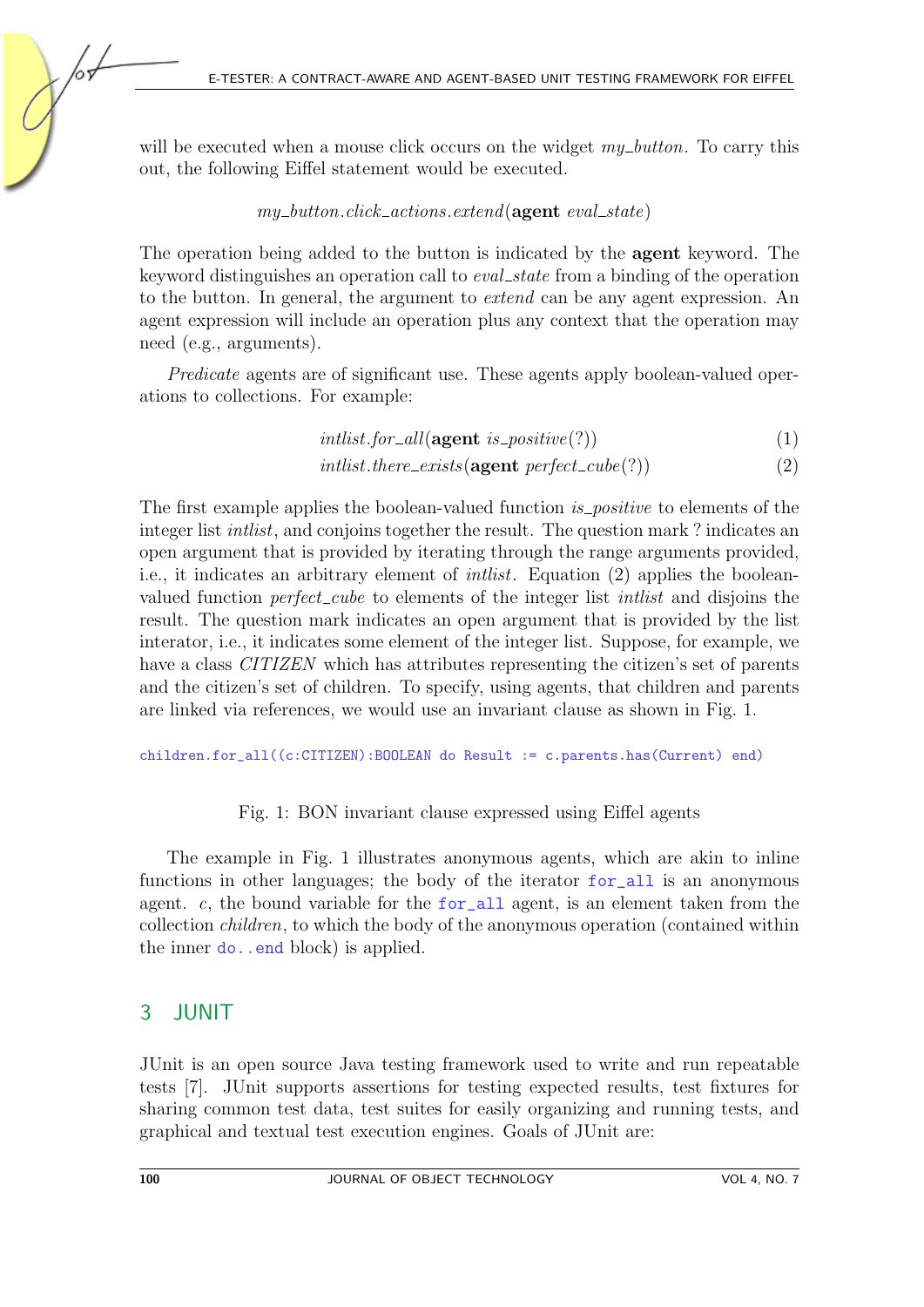- 1. To require minimal work to write new tests, using familiar tools, so as to encourage developers to actually write tests.
- 2. To create tests that retain their value over time, by making tests usable by developers other than their author.
- 3. To make it possible to build new tests by leveraging existing tests, i.e., to enable reuse of fixtures.

The architecture of JUnit is shown in Fig. [2.](#page-4-0) The heart of JUnit is the class TestCase. A concrete test case (i.e., a class in which a developer writes tests and that extends TestCase) has methods that implement individual tests as well as optional setUp and tearDown methods for fixtures.



<span id="page-4-0"></span>Fig. 2: JUnit Architecture

JUnit distinguishes between failures and errors. The possibility of a failure is anticipated and checked for with assertions, and is signalled with an assertion fail message. Errors, on the other hand, are unanticipated problems such as array index out of bound. Different catch clauses in the run method (see Fig. [3\)](#page-5-0) distinguish between failures and errors, and ensure that all tests run to completion. A variety of assert methods are provided for failure cases, e.g., AssertTrue, AssertFalse.

Method runTest uses Java reflection to retrieve all methods in the subclass of TestCase that start with test, and invokes each test method.

Java does not support contracts, although from Version 1.4 and onwards the primitive assert mechanism has been used for basic contracting. This mechanism is nowhere near as powerful as contracting techniques offered by Eiffel, iContract [\[8\]](#page-16-3), or JML [\[10\]](#page-16-4), and it is not generally well integrated with debuggers and IDEs. There are several strategies that can be used to test Java code that includes primitive contracts with JUnit. One is as follows. Suppose we have

```
public class Account {
  double balance;
```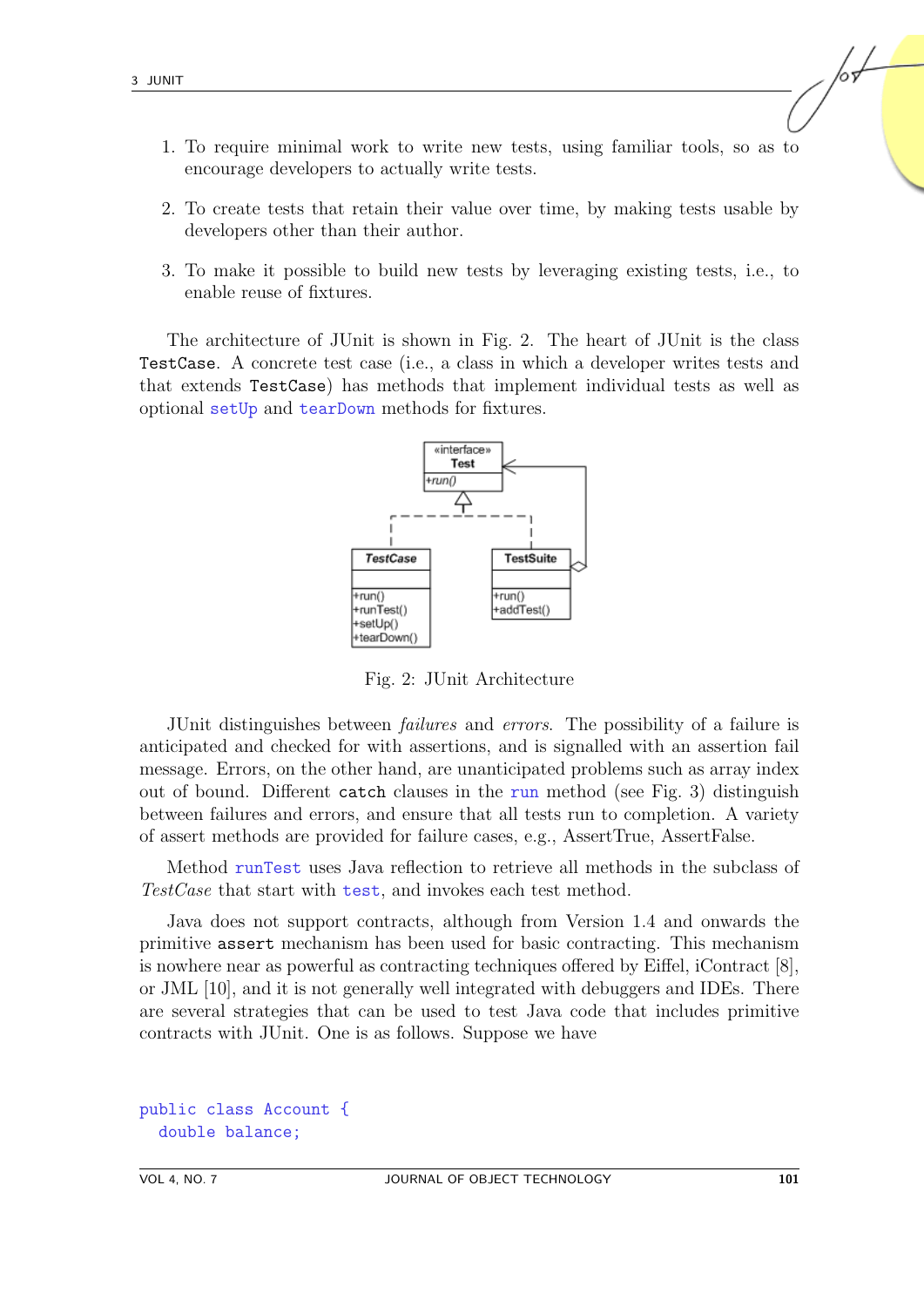```
public void run() {
  setUp();
  try {
    runTest();
  }
  catch ... //assertion failures
  catch ... //all other unanticipated exceptions
  finally {
    tearDown();
  }
}
```
<span id="page-5-0"></span>Fig. 3: The run method that implements the JUnit testing process

```
public void withdraw(double amount) {
    assert (amount > 0);
    balance = balance - amount
  }
}
```
To test the precondition assert (amount > 0) we could use fail wrapped in a try block, as follows.

```
public void testAccountWithdraw() {
  Account a = new Account();
  a.balance = 20;
  try {
    a.withdraw(-30);
    fail("Should not get here");
  }
  catch(AssertException ex) {}
}
```
The call to withdraw will generate an assertion failure which will be caught by the exception handler. This is not a convenient structure to use for testing preconditions (and postconditions). In general, we claim that JUnit is awkward for testing expected and legitimate contract failures; thus, a different design will be required for testing a contract-aware language like Eiffel, or for a unit testing framework that integrates with a Java contract package like iContract [\[8\]](#page-16-3) (we point out that JUnit as currently defined provides no special support for testing contracts).

A more detailed comparison of JUnit with E-Tester appears in Section 4.4.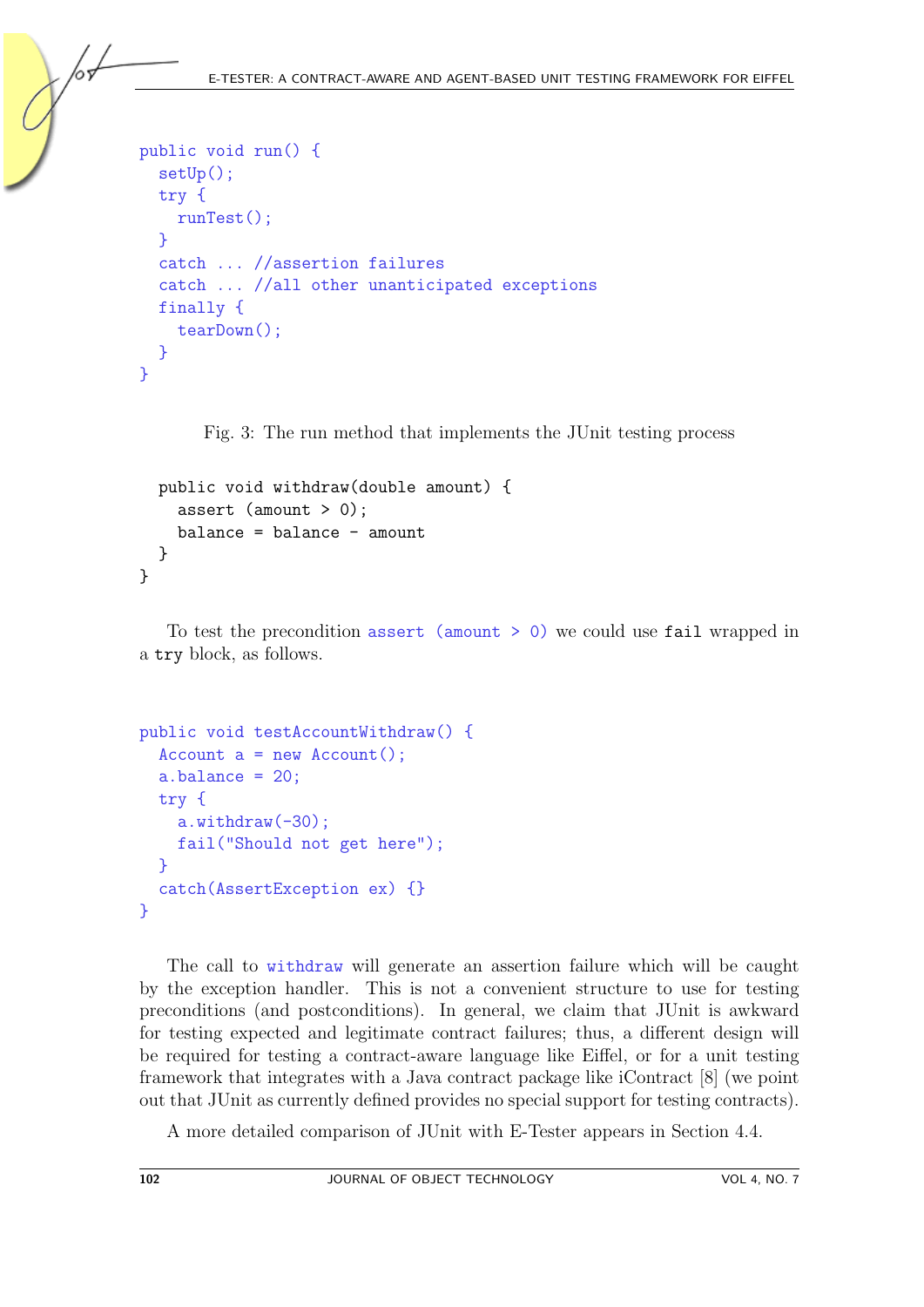## 4 E-TESTER

E-Tester is a unit testing framework for Eiffel. It consists of three clusters (packages) which, when added to an Eiffel system, will allow for straightforward development of test suites. It has the same general design goals as JUnit (see Section 3) but is tailored for Eiffel, thus providing better support for testing of systems that include lightweight formal methods represented using contracts.

E-Tester has been designed to work with ISE EiffelStudio, and makes use of the meta-referential facilities provided with this IDE. E-Tester provides its own GUI front-end, but this is not required in order to use the testing framework. It has many similarities to JUnit, and differs substantially from other existing unit testing packages for Eiffel, such as getest [\[4\]](#page-15-2) and EiffelUnit (see Section 5).

#### 4.1 Design goals for E-Tester

As stated, the general design goals for E-Tester are identical to JUnit: to allow developers to write tests using convenient and familiar tools (in this case, Eiffel code); to encourage reuse of tests; and to make tests of lasting value. However, there are additional goals for E-Tester because of its need to support testing of systems that include contracts. Particularly, E-Tester supports two different general types of test cases, which will appear when using any programming language that supports design-by-contract; we give concrete examples in the next subsection.

1. In a boolean test case we check for the existence of some functionality by invoking program features, and then check that the state of the computation satisfies some conditions. The test passes iff the conditions are true and all the contracts are satisfied (i.e., there are no unhandled assertion exceptions). This last point is critical: if a boolean test case succeeds (terminates without exceptions) then all contracts invoked during the test have also succeeded and we have also partially checked the *correctness* of the system.

In TDD, it is anticipated that the test will initially fail, as the code for the functionality does not exist or is incomplete. In addition, even if the code is completed, it may not satisfy all the contracts, and there may be unanticipated errors such as an array index out of bound.

Boolean test cases are partially supported by JUnit: unless Java and JUnit are used in conjunction with a contract package like iContract, the benefits and features offered by E-Tester surpass those of JUnit for running boolean test cases, since partial correctness is not checked.

2. A violation test case is a test that is used to check the validity of contracts, i.e., that the contract completely and correctly captures its requirements. For example, consider a method that reads a field from a database; its precondition is that the database is open for read access. A violation test case will invoke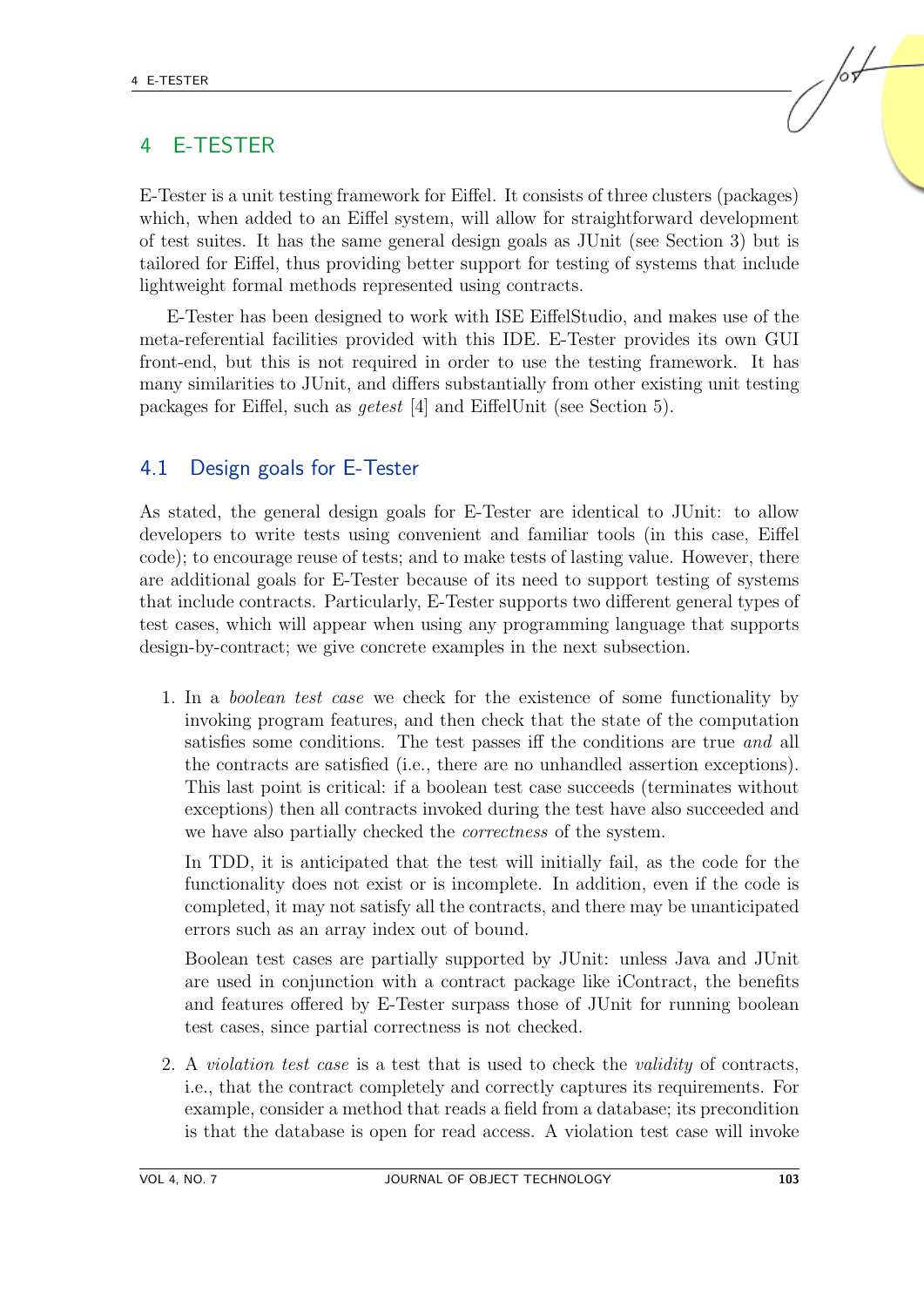this method with the database closed, thus checking that the precondition is correctly and completely expressed. A violation test case is similar to a negative test: in such a test, it is anticipated that the contract will fail (on either the part of the caller or the supplier of the service) and will raise an unhandled exception; thus, violation test cases typically call a routine in a state where the routine's precondition is false, or construct an object so that a routine terminates with the class invariant false. This provides a means for determining that the routine's precondition is indeed necessary and adequate.

The reason for carrying out such a test is to validate that the contracts completely and correctly capture their requirements. Such a test passes iff there is at least one contract violation which results in an unhandled exception. This type of test is not easily supported by JUnit. The design of E-Tester, however, supports it.

## 4.2 Design of E-Tester

The design of E-Tester is shown in Fig. [4](#page-7-0) using a BON class diagram; classes are represented as rounded rectangles, inheritance using single directed arrows, and associations (reference relations) using thick arrows.



<span id="page-7-0"></span>Fig. 4: Static structure of E-Tester

The design of E-Tester is somewhat different than that of JUnit, mainly because of the need to test expected contract violations, i.e., violation test cases. We illustrate this with some examples, based on Fig. [5,](#page-8-0) below.

We want to distinguish between at least the two kinds of tests discussed earlier. Fig. [5](#page-8-0) demonstrates the two kinds of tests discussed in Section 4.1.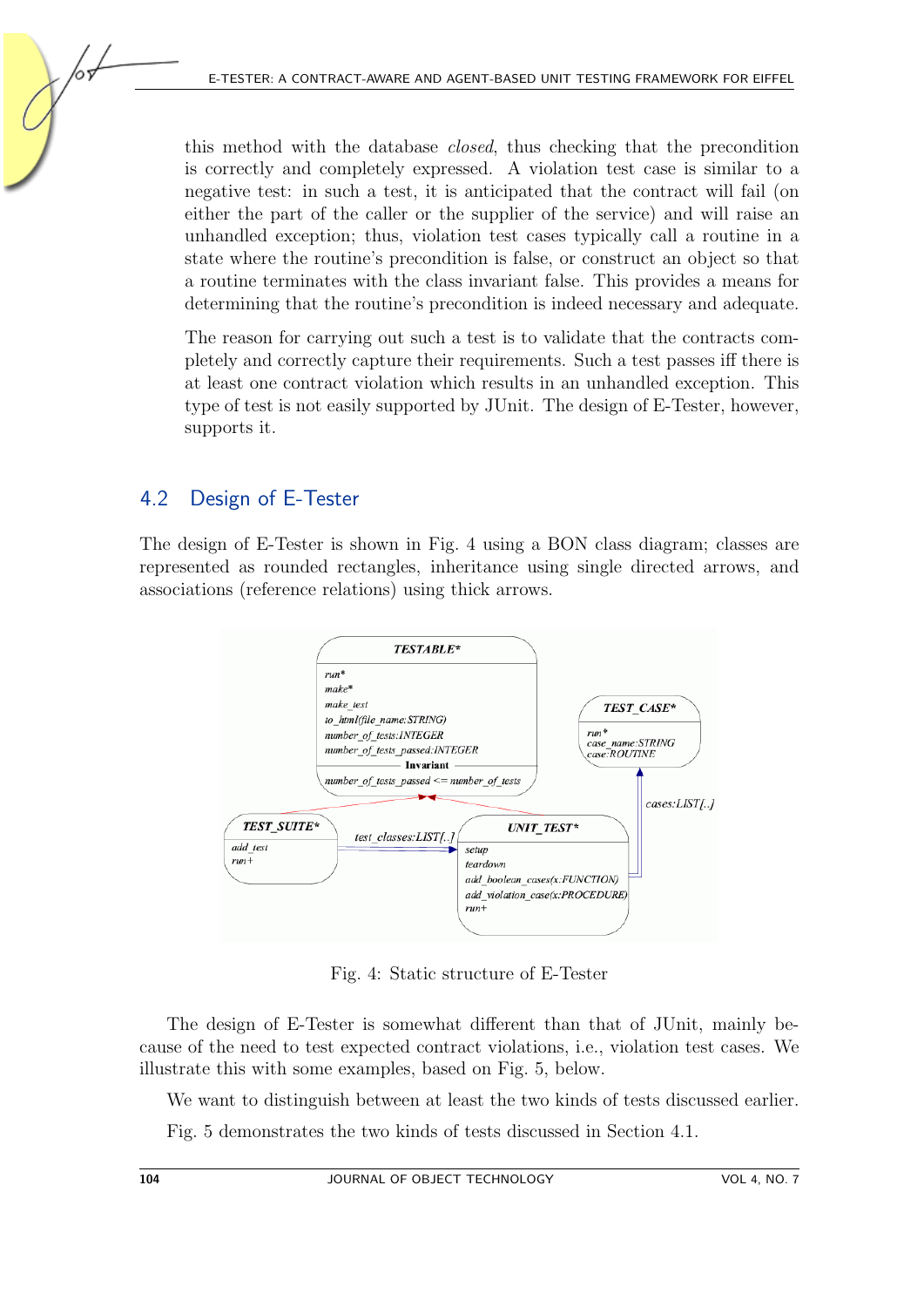```
class ACCOUNT_TEST inherit
    UNIT_TEST
create
    make -- name of constructor
feature{NONE}
    make is -- constructor
         do
             make_test;
              add_boolean_case (agent test_withdraw);
              add_violation_case (agent test_negative_amount);
              to_html("tests.htm")
         end
feature -- cases
    test_withdraw:BOOLEAN is -- function
         local a: ACCOUNT
         do
              comment("test_withdraw");
              create a.make(100);
              a.withdrawal_payout(80);
              Result := a.balance = 20 \triangleleftend
    test_negative_amount is -- procedure
         local a: ACCOUNT
         do
              comment("test_negative_amount");
              create a.make(100);
              a.withdrawal_payout(-10) \triangleleftend
end
                                    PASSED (2 out of 2)
                           Case Type
                                    Passed
                                                   Tota
                           Violation
                           Boolean
                           All Cases
                                       \overline{\phantom{a}}State
                                  ontract Molation
                            Test1
                           PASSED
                                     NONE
                                                test_withdraw
```
**NONE** \*test\_negative\_amount

Fig. 5: Boolean and Violation Test Cases

<span id="page-8-0"></span>**PASSED** 

/sf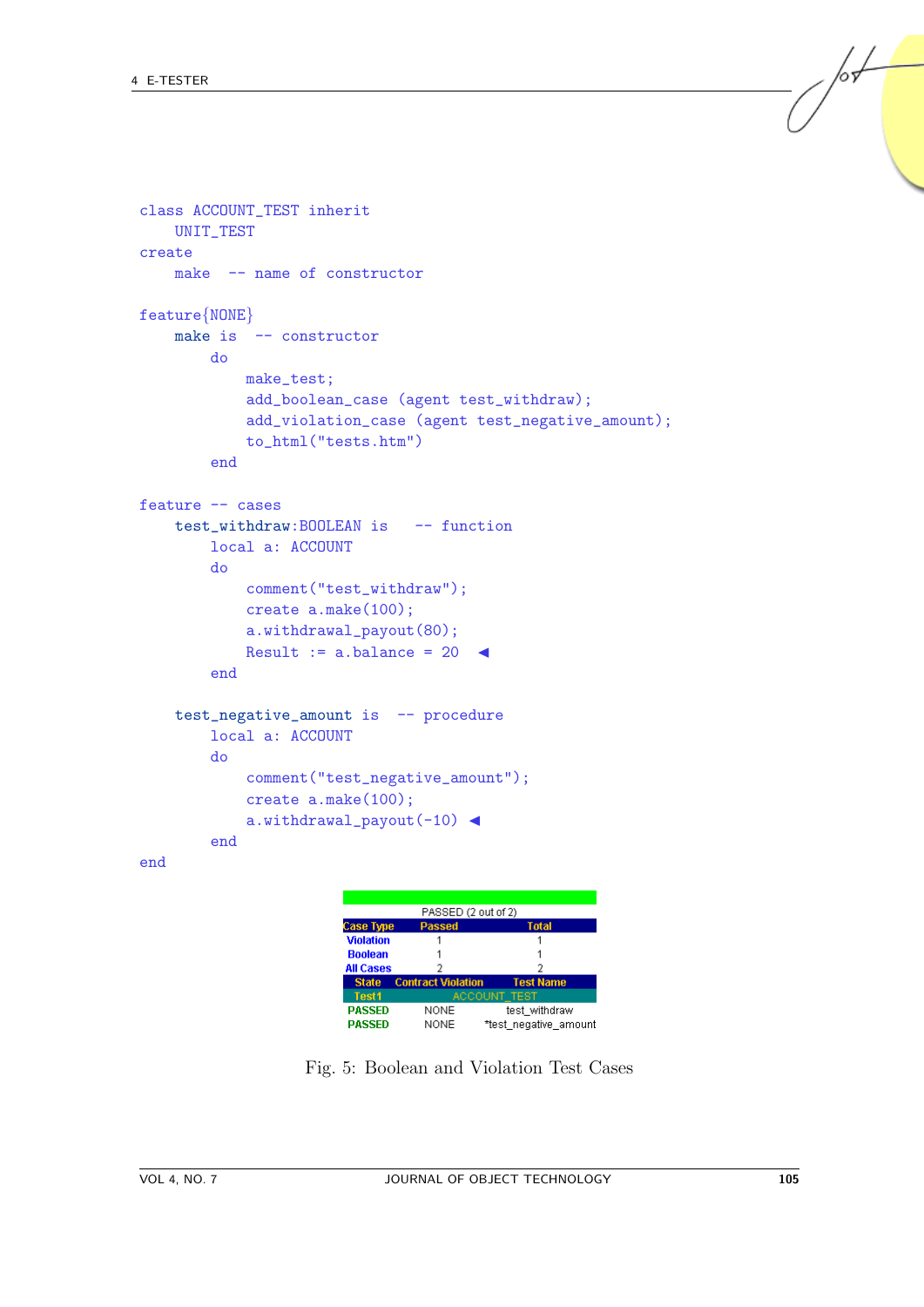- 1. The boolean valued routine test withdraw in Fig. [5](#page-8-0) is a boolean test case. The condition to be checked  $(a \cdot b = 20)$  is on the right side of an assignment to the Result entity (Eiffel's predefined return variable).
- 2. The routine test negative amount a violation test case has an expected contract violation when a negative amount is withdrawn from the account – this is an expected violation of the precondition. If there was a typo in the precondition (e.g. amount  $\geq 0$   $\vee$  amount  $\leq$  balance) then the test would fail, and we would be motivated to either change the test or the contracts (one of them must be wrong).

The relationship between the tests in Fig. [5](#page-8-0) and the E-Tester framework is illustrated in Fig. [6.](#page-9-0)



<span id="page-9-0"></span>Fig. 6: Unit tests in ACCOUNT TEST in context with E-Tester

Running the tests of Fig. [5](#page-8-0) can be done using either E-Tester's command-line interface, or through the E-Tester GUI. The test results are reported to a file declared in the make creation feature (tests.htm) and a GUI interface runs the tests and displays the results (see bottom of Fig. [5\)](#page-8-0). If all tests pass, a green bar is shown with test statistics. Boolean test successes and violation succeses are reported separately. As well, each test passed is listed. If even one test fails, a red bar is displayed and the failing tests are indicated. Any contract violations can be traced directly by running the debugger.

This scheme has the benefit of making expected contract violations simple to test. As well, there is no need for the multiplicity of assert statements (e.g., assertTrue) used in JUnit. The condition to be tested for is written directly as a predicate (on the right hand side of an assignment to Result) in the same way that one writes regular contracts.

A concrete set of test cases are gathered together in an effective class that inherits from deferred class UNIT TEST (e.g., see class ACCOUNT TEST in Fig. [5\)](#page-8-0). As in JUnit,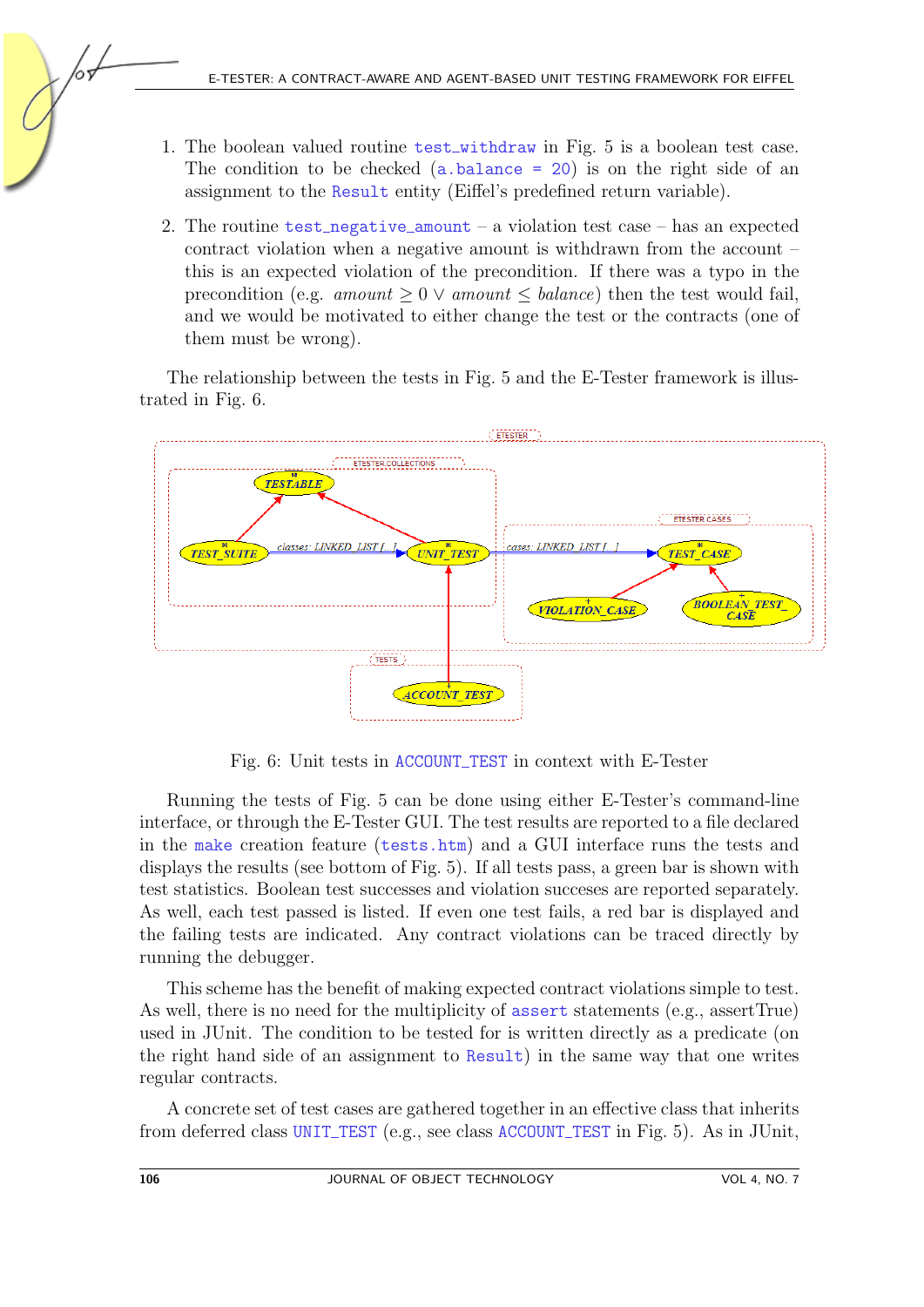each test case (e.g. test withdraw) must be converted into an object to be stored in a list of test cases, i.e.,

cases: LIST [TEST\_CASE]

as shown in Fig. [4.](#page-7-0) In contrast to JUnit, we cannot directly use the Command pattern because each test case has a different name, and we want the concrete class to contain all the cases. In E-Tester, we use Eiffel's agent mechanism instead.

The agent mechanism allows us to create an object that represents a routine such as the boolean case test withdraw. This object is stored in the list cases, and the stored routine can executed at a later date when we are ready to execute all the tests. Each concrete test in ACCOUNT TEST is added either as boolean case or as a violation case in the make routine (Fig. [5\)](#page-8-0). Boolean cases are function routines (returning either true or false depending on the evaluation of Result). Violation cases are procedural routines such as test negative amount in Fig. [5.](#page-8-0)

To distinguish between boolean and violation tests, the BON class diagrams in Figs. [4](#page-7-0) indicate two corresponding classes BOOLEAN CASE and VIOLATION CASE that are both descendants of TEST CASE\*. Class TEST CASE\* has a deferred routine run which may be used to run the actual test stored. The implementation for a violation case is

```
run is
    local error: BOOLEAN
    do
        if not error then
            case.apply
            passed := false
        end
    rescue
        passed := true
        error := true
        retry
    end
```
The deferred class UNIT TEST has an attribute cases which is a LIST of either boolean or violation tests. A group of concrete test cases are written in a descendant of UNIT TEST, in our case ACCOUNT TEST (Fig. [5\)](#page-8-0).

A test method such as the violation test case test\_negative\_amount is made into an object using the Eiffel's agent mechanism (to achieve something similar to the Command pattern in similar circumstances in JUnit). The routine add violation case is used to add a boolean test, and the routine add boolean case is used for boolean test cases (Fig. [4\)](#page-7-0).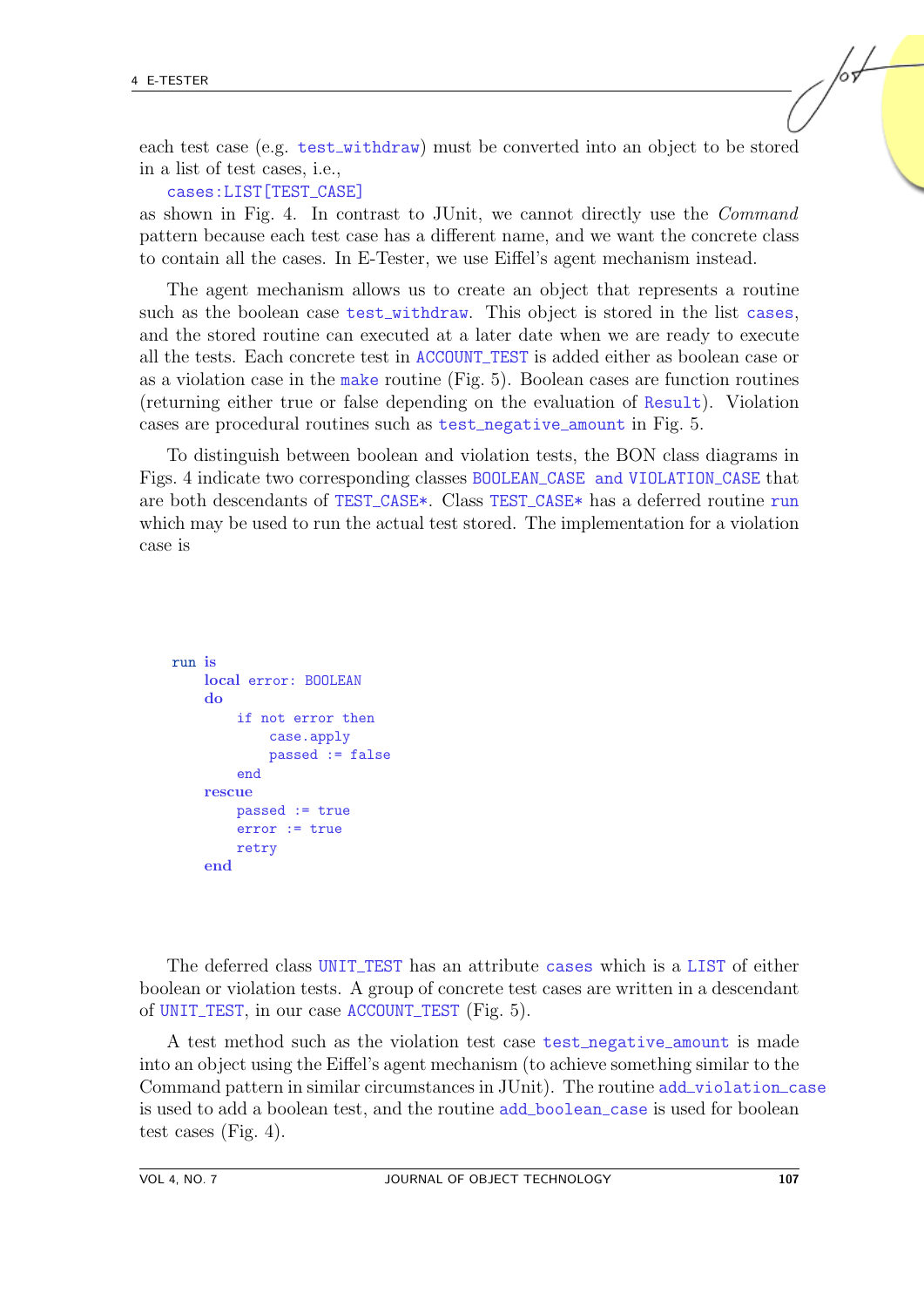## 4.3 Using E-Tester in Test-Driven Development

E-Tester supports class-level testing and the expression of test suites. The framework provides classes that must be inherited by tests. The class UNIT\_TEST represents unit tests, along with services for running all tests, outputting results to HTML, and adding and removing both boolean and violation tests. A TEST\_SUITE class is also provided for representing sets of unit tests. The tests can either be run from the command line, or from the GUI provided with E-Tester; this GUI is being integrated with the Eiffel plug-in for Eclipse (see sequel).

When using E-Tester in a test-driven development process, there are three approaches that are usually taken.

- 1. Typical test-driven. The standard test-driven approach is followed, where unit tests are written, functionality is implemented to satisfy these tests, and periodically refactoring is carried out to simplify the code and improve understandability and extensibility. In this approach, the use of E-Tester is identical to test-driven approaches to using JUnit.
- 2. Synergistic use of contracts and unit tests. As discussed in [\[14\]](#page-16-7), both contracts and unit tests are specifications of properties that need to be checked against working code. Sometimes it is preferable to write these specifications using contracts, and other times using tests, because of ease of expressiveness, criticality of the property being captured, and the availability of supporting tools to check the specifications. Clearly, tests provide a weaker form of specification (since a test will only capture a single scenario of use, whereas a contract will capture all scenarios). In this style of use of E-Tester, contracts and tests are both written to synergistically provide mutual feedback and relative consistency; that is, tests are written to check contracts (e.g., calling a routine with a *false* precondition), and contracts are written to improve confidence in tests. This approach hinges significantly on the use of violation test cases, and is a key difference between how we use E-Tester and we use JUnit.
- 3. Collaborative tests. Unit tests are normally used to validate and verify small parts of a design; JUnit and E-Tester excel at supporting this. Both these tools can also be used to write and execute tests that verify abstract behaviour, such as system-level tests. In particular, such tests could verify parts of the collaborative behaviour of objects in a system. These tests are critically important early in typical agile development processes, where units of functionality are determined in collaboration with a customer. Each unit is then implemented in a development increment. These units are typically described in terms of real-world entities and phenomena; in order to refine units, we typically use collaborations between objects<sup>[1](#page-11-0)</sup>. Collaborative tests can be used to verify such abstract behaviour.

<span id="page-11-0"></span><sup>&</sup>lt;sup>1</sup>This approach is also used in plan-driven processes, such as the Rational Unified Process, where use cases are refined by communication diagrams.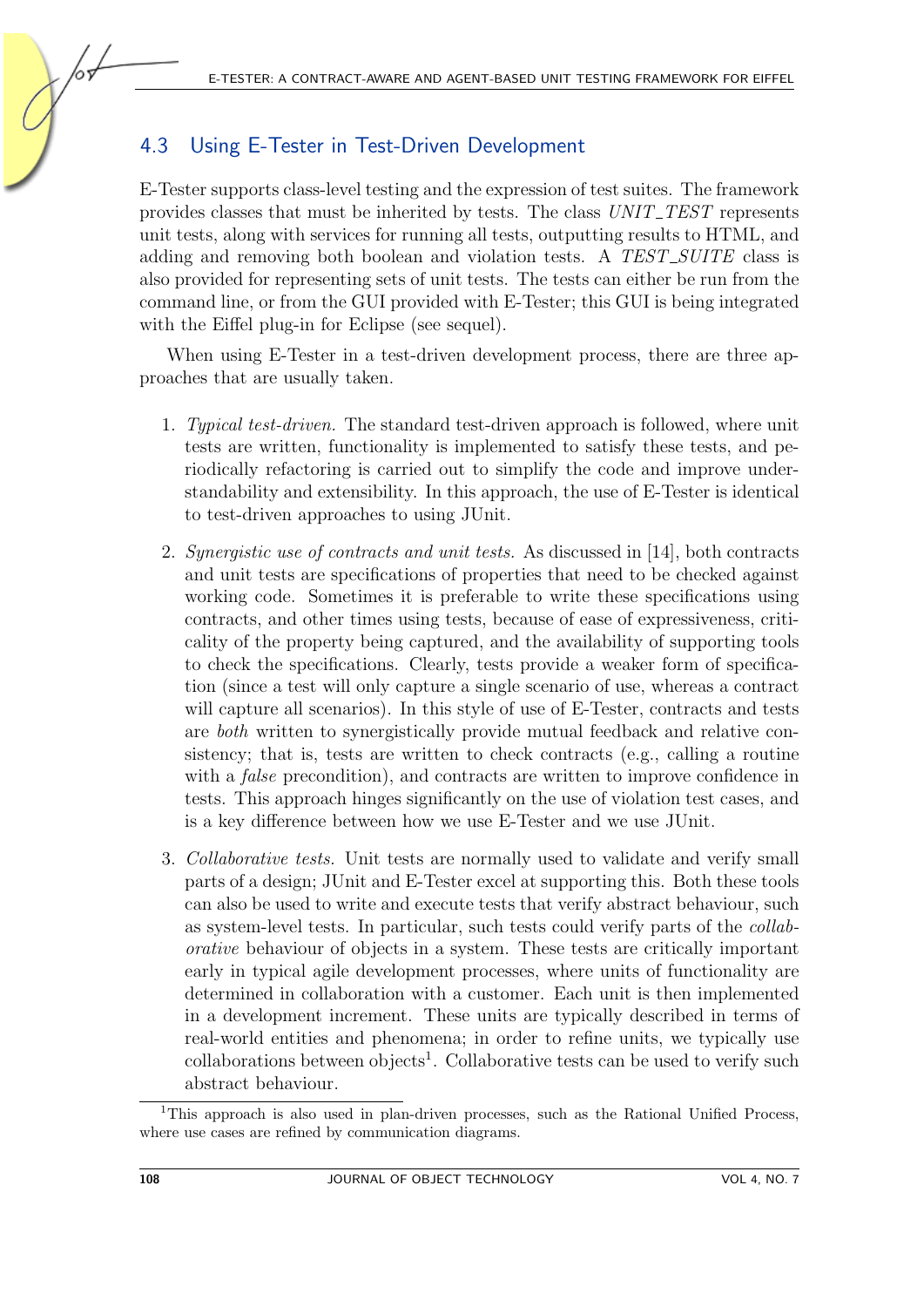Fig. [7](#page-12-0) contains an example of a collaborative test for a teller withdrawal request in a banking system. This test involves verifying the behaviour in a collaboration between an account and a teller transaction. If the code that is being tested implements pre- and postconditions (e.g., checking that a request for a withdrawal provides an acceptable amount that does not exceed the account balance), then the collaborative test can be used to exercise the contracts in the code. In this sense, the test and contract work synergistically, and running the test demonstrates that the code, contracts, and test are relatively consistent.

```
test_teller_withdrawal_request: BOOLEAN is
  local
    a: ACCOUNT; t: TELLER_TRANSACTION
  do
    -- setup, with initial balance 900
    create a.make("John Doe", 900);
    check a.balance = 900 end
    create t;
    -- test scenario
    t.request(a,500);
    t.withdrawal_request
    Result := a.balance = 400 and t.succeededend
```
<span id="page-12-0"></span>

#### 4.4 Comparison of E-Tester and JUnit

As demonstrated, the design of E-Tester differs from that of JUnit. Most of the design modifications are due to handling of contracts, but also because Eiffel supports limited forms of meta-referencing and reflection, unlike Java. Some of the key differences between E-Tester and JUnit are as follows. These differences suggest extensions that might be made to JUnit to better support unit testing involving contracts, e.g., as provided with iContract.

- When testing pre- and postconditions using JUnit, sequences of assert statements are typically used. In E-Tester, we use Result := condition to express tests<sup>[2](#page-12-1)</sup>, because it is simpler and more flexible – operations can thereafter be applied to the variable Result to express complex constraints on test results.
- Multiple tests can be supported in one test case in E-Tester. E-Tester's feedback will take developers directly to the line in the source code where the

<span id="page-12-1"></span><sup>&</sup>lt;sup>2</sup>Recall that *Result* is an automatically declared variable in any function.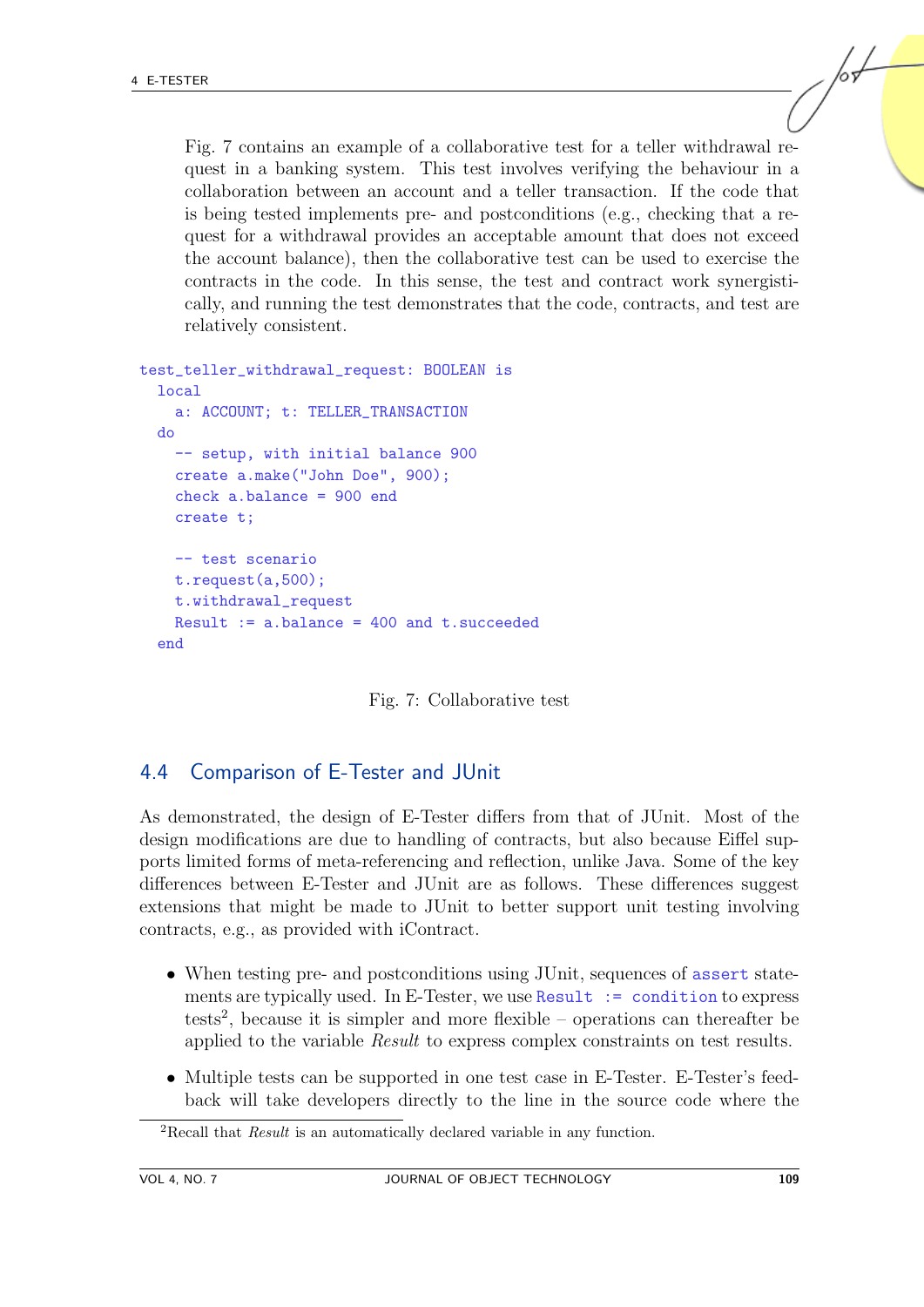contract fails, because the Eiffel infrastructure supports such smart debugging of contracts. This would not be the case with JUnit unless substantial effort had been put into annotating code with assertions and documenting each assertion with informative messages.

- E-Tester makes use of violation cases because this eliminates the need to have catch clauses to deal with contract failures. This in turn simplifies the task of debugging and allows developers to more quickly highlight the contract that has failed. It also makes test cases generally simpler.
- JUnit uses reflection to extract test cases and add them to the test harness. Test cases are added manually with E-Tester since Eiffel does not support the flexible reflection mechanism of Java.
- E-Tester provides substantive support for adding comments to test cases; these comments are displayed when tests are run. With JUnit the only comment presented is the name of the test.
- JUnit is well integrated with Java IDEs, including Eclipse. Ongoing work is integrating E-Tester with Eiffel IDEs (see Section 6).

In terms of improving JUnit's support for contract testing, explicit support for violation test cases in the framework would be useful, as would reflective support for extracting contract labels from Java code in order to document which contracts have failed (and where they can be found).

# 5 COMPARISON WITH OTHER EIFFEL TESTING FRAMEWORKS

The main testing framework for Eiffel other than E-Tester is getest, due to Bezault [\[4\]](#page-15-2). getest is a command-line testing framework, and is compatible with a number of Eiffel compilers. Using getest requires developers to write individual test case classes that inherit from  $TS\_TEST\_CASE$ . This class will have argumentless procedures that exercise test scenarios, typically by making calls to a variety of inherited assert routines, e.g., *assert\_equal.* For example, suppose that a developer wanted to test a class that provides a string concat function. A test case would look like the following.

```
deferred class TEST_CONCAT1
inherit TS_TEST_CASE
feature
  test_concat is
  local c:CONCAT1
  do
    create c.make
```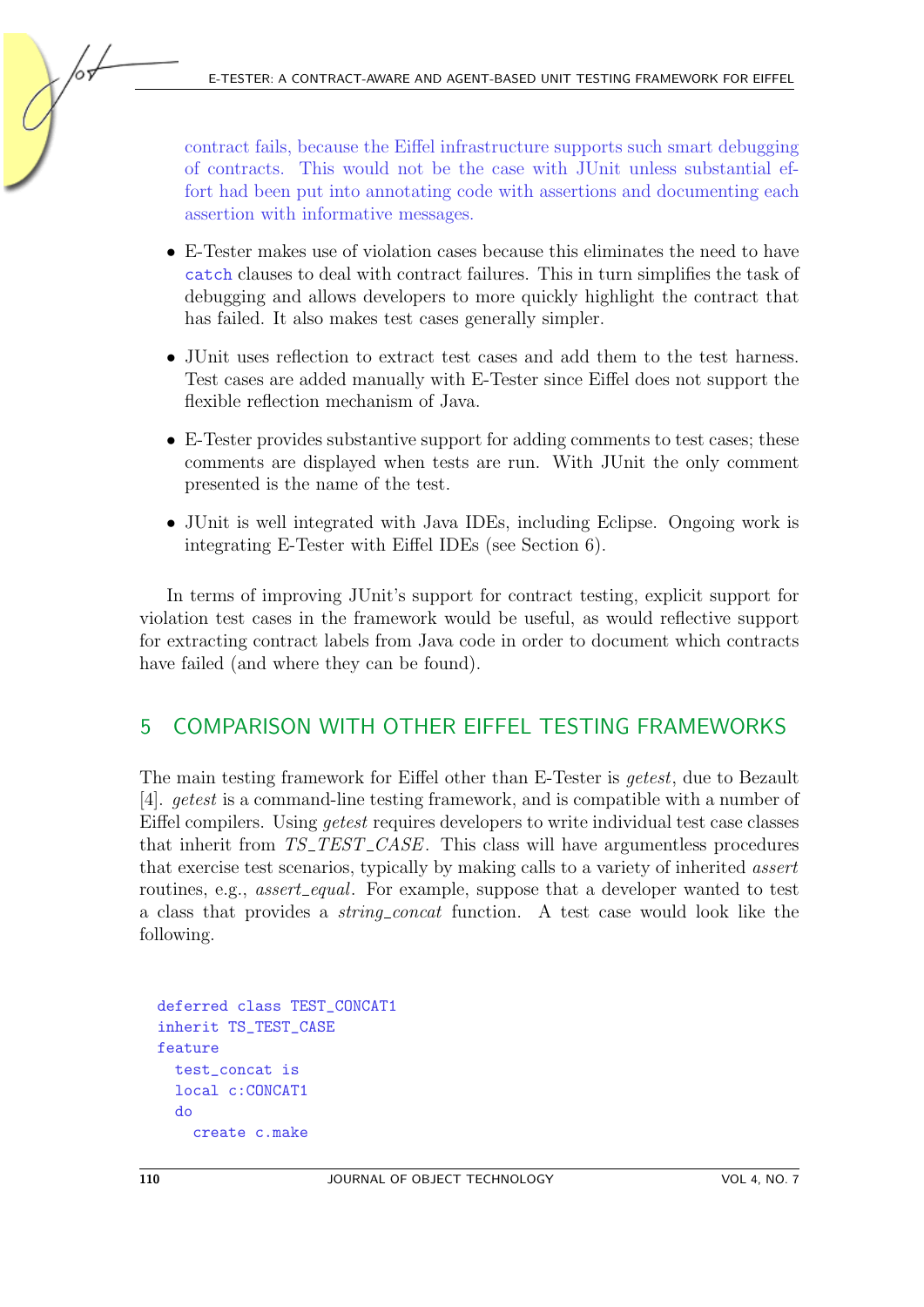```
assert_equal("a+a", "aa", c.string_concat("a","a"))
    assert_equal("foo+bar", "foobar", c.concat("foo","bar"))
  end
end
```
The first argument to *assert equal* documents the test case, while the second provides expected output from a call. getest would be applied to the test case, and a table of results (tests passed, failed, aborted) would be presented in text format.

Key differences between getest and E-Tester are as follows.

- *getest* does not distinguish explicitly between violation and boolean test cases; developers may distinguish between the two via comments provided with the test case. The distinction between the two types of tests seems suitably complex that it is worthwhile to distinguish the two cases in the testing framework directly.
- Assertion failures in the program (i.e., pre- or postcondition failures) will result in test aborts unless explicit exception handlers are written.
- A configuration file must be written in order to run the test. This in effect allows simulation of test suites, but it is not as convenient as the wrapper provided with E-Tester since getest requires an external document to be written and managed.
- Results of testing are provided in text format rather than HTML or XML. This is a key point in terms of integration with additional tools.

There are other testing frameworks in Eiffel, e.g., EiffelUnit, which emphasises regression testing. EiffelUnit has been deprecated with the introduction of getest. Work at ETH Zurich is focusing on a Test Wizard [\[2\]](#page-15-1) which will automatically generate test data from contracts. This should be seen as complementary to E-Tester and getest which serve to automate the testing process.

A related piece of work in the Java community is JMLAutoTest [\[20\]](#page-16-8), which automatically generates tests from JML specifications. The results of applying JMLAutoTest can be used by JUnit to automate the testing process. JML's specification language is richer than that of Eiffel, and it is likely that the techniques used in JM-LAutoTest can be applied to Eiffel; this will be directly relevant to the Test Wizard work mentioned above.

## 6 EDT: THE EIFFEL DESIGN TOOL FOR ECLIPSE

EDT is an under-development Eiffel plug-in for Eclipse; its development is being sponsored by IBM. The original design goals for EDT were to provide a full integrated development environment (with compilation, execution, and debugging facilities), as well as an Eiffel editor. This has recently changed based on discussions and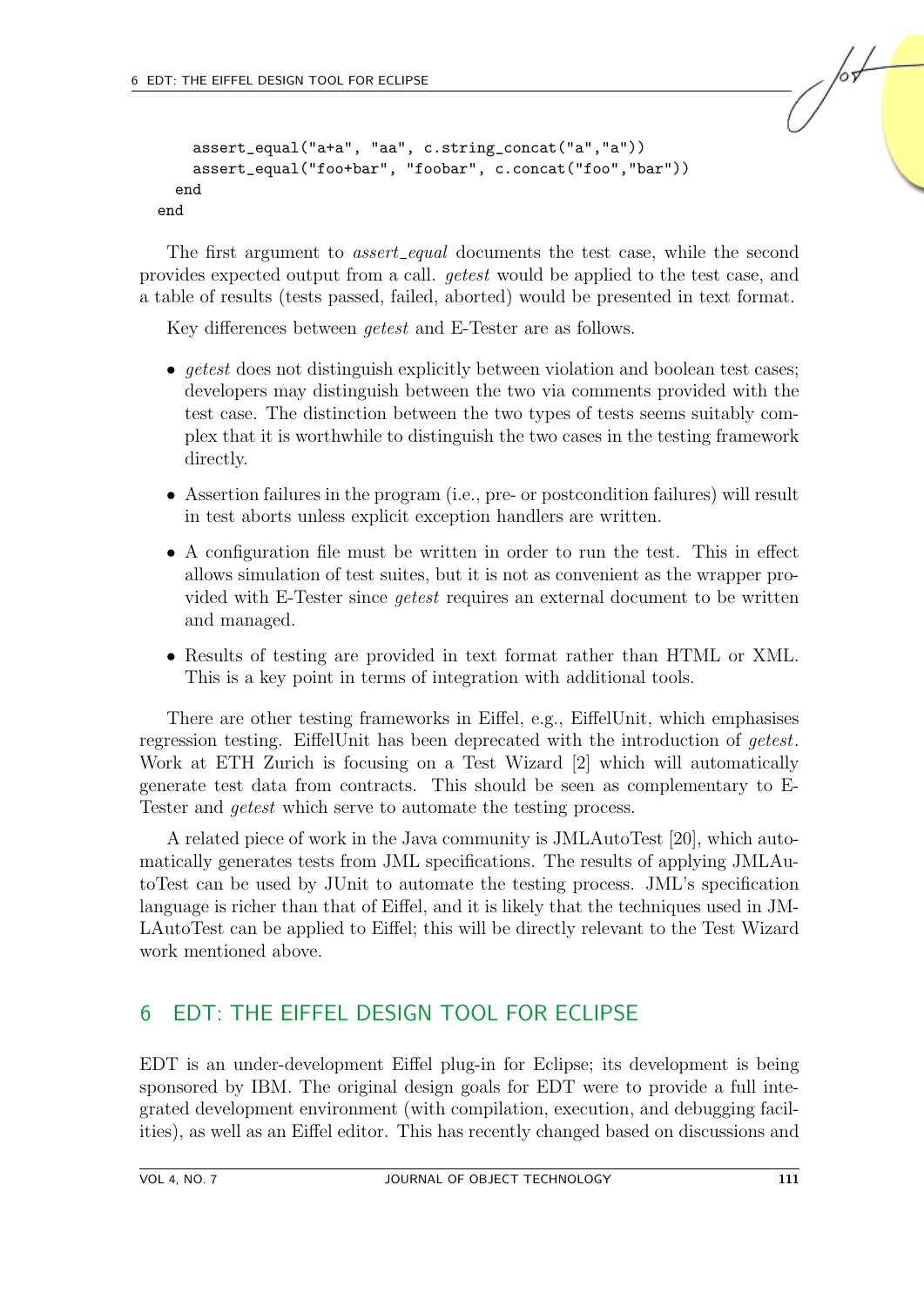ongoing work on Test-Driven Development. In particular, the emphasis has changed to providing a lightweight IDE (still providing the requisite compile/run/edit facilities) that offers integrated testing support via E-Tester.

The current features of EDT include an Eiffel-aware editor, a content outliner, command completion, wizards for project construction, and partial integration with E-Tester. EDT currently supports an E-Tester view (which effectively presents the testing view of a project) with E-Tester producing its output in XML. Work remains on formatting the results of E-Tester so as to acquire the red/green bar deliverable discussed earlier.

Release information about EDT can be found at SourceForge [\[11\]](#page-16-9).

# 7 CONCLUSIONS

We have presented the E-Tester unit testing framework for Eiffel, which supports testing of programs that make use of lightweight formal methods, i.e., contracts. The key observation that we made is that it is useful to distinguish violation from boolean test cases in such frameworks. This distinction may be useful in providing better unit testing support for other languages, e.g., JML, Java, etc. We have used E-Tester in numerous projects, e.g., implementing a metamodel directly in Eiffel [\[17\]](#page-16-10).

We have mentioned ongoing work on integrating E-Tester with EDT, the Eclipse plug-in for Eiffel. Additional work is looking at test case derivation directly from Eiffel contracts, via the Test Wizard mentioned earlier, and using these test cases to improve the unit tests written by hand.

# **REFERENCES**

- [1] Ambler, S. Test-driven Development. www.agiledata.org/essays/tdd.html, accessed August 28, 2003.
- <span id="page-15-1"></span>[2] Arnout, K., X. Rousselot, and B. Meyer. Test Wizard: Automatic test case generation based on Design by Contract. se.inf.ethz.ch/people/arnout- /arnout, accessed May 2004.
- <span id="page-15-0"></span>[3] Beck, K. Test-driven Development : by example. Addison-Wesley, Boston, 2003.
- <span id="page-15-2"></span>[4] Bezault, E. getest: Gobo Eiffel Test. www.gobosoft.com/eiffel/gobo/getest/, accessed May 2004.
- [5] Cohen, D., M. Lindvall, and P. Costa. Agile Software Development. Fraunhofer Center for Experimental Software Engineering, University of Maryland. 2003. http://citeseer.nj.nec.com/lindvall02empirical.html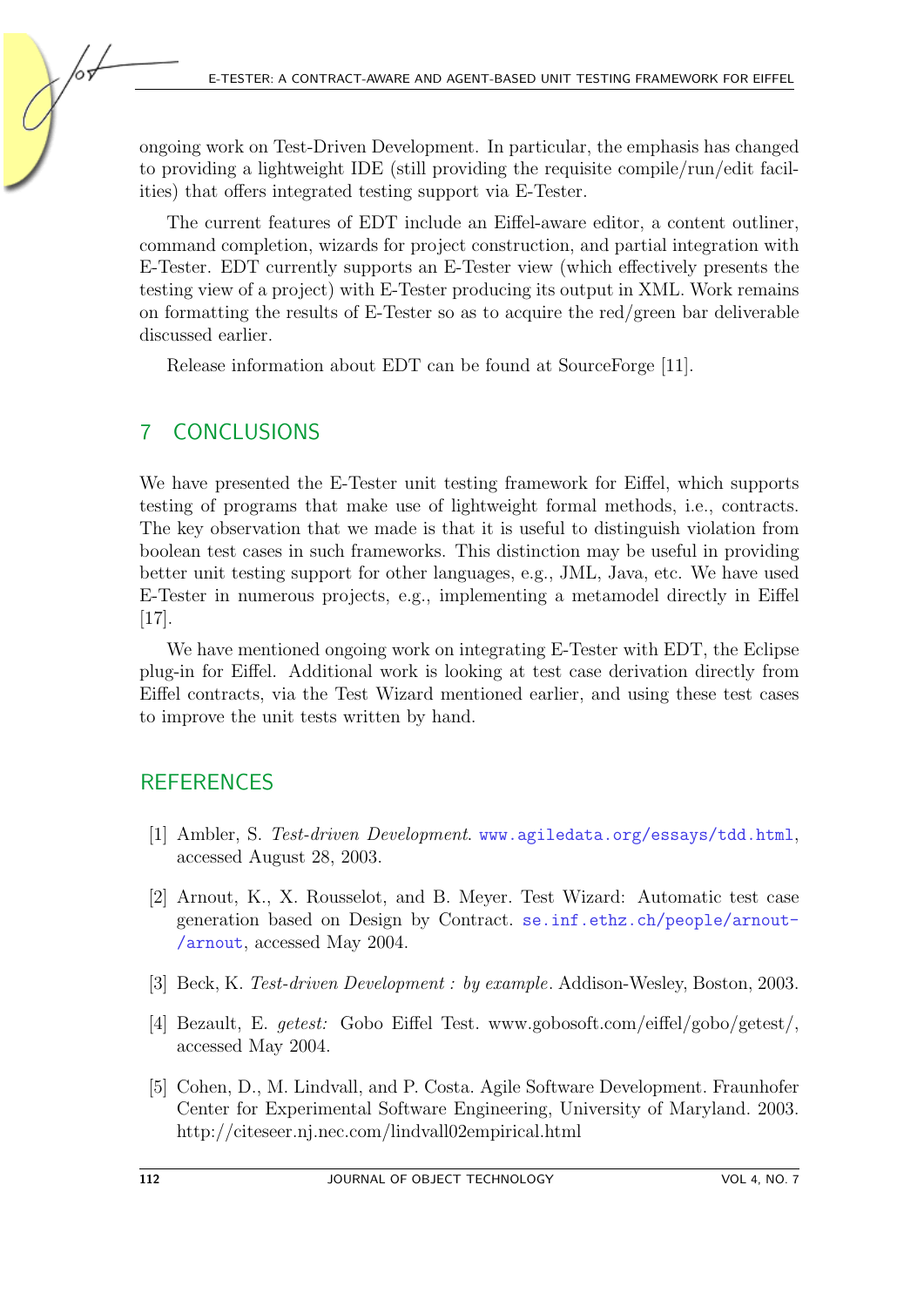- [6] Fowler, M. and K. Beck. Refactoring : improving the design of existing code, Addison-Wesley, 1999.
- <span id="page-16-1"></span>[7] Gamma, E. and K. Beck. JUnit: A cook's tour. Java Report, p27-38, 1999.
- <span id="page-16-3"></span>[8] Kramer, R. iContract - the Java Design by Contract Tool. In Proc. TOOLS 1998 , IEEE Press, 1998.
- <span id="page-16-0"></span>[9] Larman, C. and V. Basili. Iterative and Incremental Development: A Brief History. *Computer*, 36(6): p47-56, 2003.
- <span id="page-16-4"></span>[10] Leavens, G.T., K.R.M. Leino, E. Poll, C. Ruby, and B. Jacobs. JML: notations and tools supporting detailed design in Java. In OOPSLA 2000 Companion, ACM, 2000. ftp://ftp.cs.iastate.edu/pub/techreports/TR00-15/.
- <span id="page-16-9"></span>[11] Makalsky, D. Eiffel Development Tool Plugin for Eclipse. http://sourceforge.net/projects/edt, accessed May 2004.
- <span id="page-16-2"></span>[12] Meyer, B. Eiffel: the Language (Second Edition), Prentice Hall, 1992.
- [13] Meyer, B. Object-Oriented Software Construction. Prentice Hall, 1997.
- <span id="page-16-7"></span>[14] Ostroff, J.S., D. Makalsky, and R.F. Paige. Agile Specification-Driven Design. In Proc. Extreme Programming 2004, LNCS, Springer-Verlag, 2004.
- <span id="page-16-6"></span>[15] Paige, R.F. and J.S. Ostroff. A Comparison of BON and UML. In *Proc.* UML'99, LNCS, Springer-Verlag, 1999.
- [16] Paige, R.F and J.S. Ostroff. The Single Model Principle. Journal of Object Oriented Technology, 1(5): 2002.
- <span id="page-16-10"></span>[17] Paige, R.F, P.J. Brooke, and J.S. Ostroff. Test-Driven Development of a Reliable Executable Metamodel, submitted July 2004.
- <span id="page-16-5"></span>[18] Walden, K. and Nerson, J.-M. Seamless Object-Oriented Software Architecture, Prentice-Hall, 1995.
- [19] Wayne, R. Don't let the Bugs Bite: Parasoft's Jtest and Jcontract. Software Development, p24-27, July 2003.
- <span id="page-16-8"></span>[20] Xu, G. and Z. Yang. JMLAutoTest: a Novel Automated Testing Framework based on JML and JUnit. In Proc. FATES 2003, LNCS 2931, 2004.